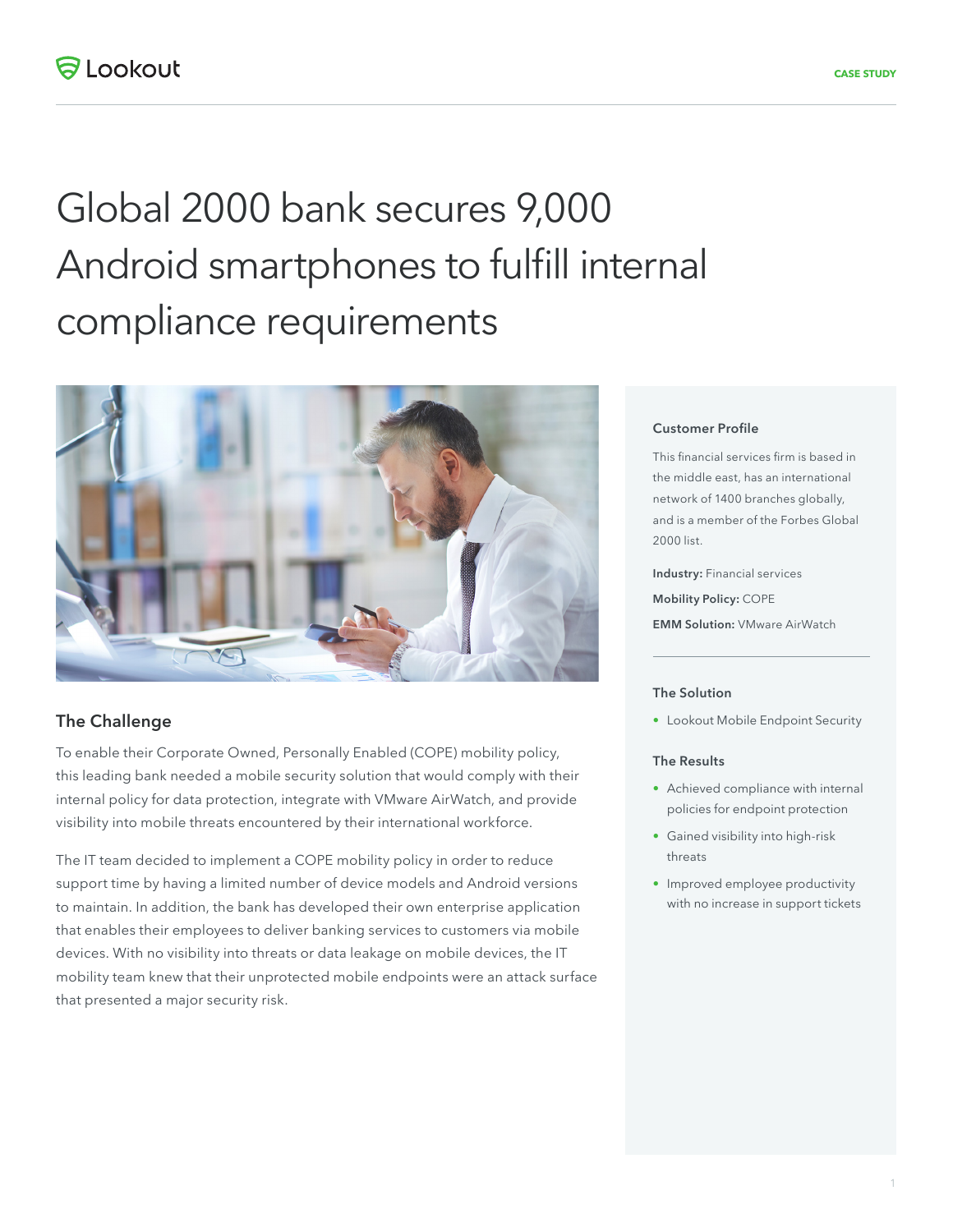"Lookout delivers a solution that collects threat data from around the world, and gives us visibility into all the risks to our mobile data."

# Manager, IT Infrastructure Division

As a financial services firm, this bank is part of a regulated industry, but national compliance and privacy rules for mobile devices are still new and not well defined in its home country. However, the IT mobility team views mobile devices as no different from laptops, and simply another endpoint to access corporate resources. So, in order to comply with their internal policies to secure all endpoints this bank needed a mobile security solution that would complement AirWatch, the bank's own encryption policies, and employee security awareness education.

# **The Solution**

The IT team evaluated a number of solutions to solve their mobile security challenges. They found that legacy endpoint security vendors either didn't offer Android support, or approached mobile security by relying on signature-based threat detection that can't keep up with rapidly evolving threats on mobile platforms.

The IT team selected Lookout due to its unique mobile threat intelligence which collects data from around the world. The team concluded that Lookout Mobile Endpoint Security was the right solution to enable their mobile workforce to access productivity apps freely, eliminating the need to manually maintain app "blacklists" and "whitelists." The team then worked with Lookout to deploy and activate Lookout Mobile Endpoint Security on approximately 9,000 Samsung Galaxy smartphones. They easily deployed the Lookout For Work app via AirWatch to employees by pushing the app to the devices without the need for employee action.

## **The Results**

The bank is very happy with how quickly they were able to deploy Lookout, including pushing the Lookout For Work app out to 2,000 devices a day towards the end of the process.

As the deployment progressed, Lookout Mobile Endpoint Security detected a significant number of high-risk apps, auto-rooting malware, and man-in-the-middle attacks in the bank's mobile fleet. The detection of these significant threats validates the bank's decision to prioritize compliance with their internal policies for endpoint protection.

## **The Conclusion**

Since deployment, the bank is very pleased to note no increase in new support tickets, since employees are selfremediating mobile threats, after getting alerted by the Lookout For Work app on their device.

Now that the bank's IT team has achieved their goals of meeting compliance objectives and getting visibility into mobile threats and risky apps in their mobile fleet, they're focused on next steps, which include using the Lookout and AirWatch integration to activate automated remediation policies in AirWatch for threats detected by Lookout to further reduce remediation time.